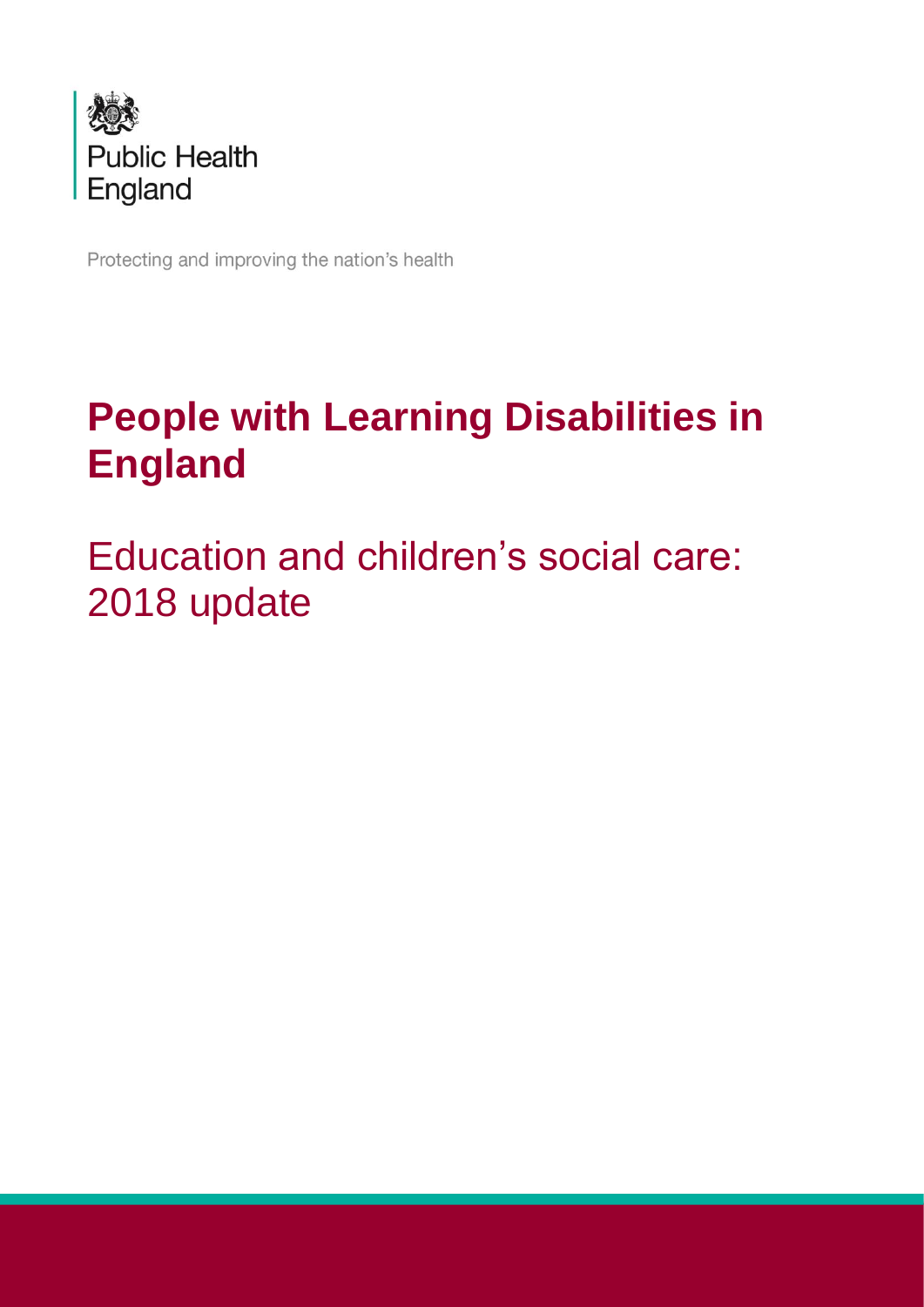## About Public Health England

Public Health England exists to protect and improve the nation's health and wellbeing, and reduce health inequalities. We do this through world-leading science, knowledge and intelligence, advocacy, partnerships and the delivery of specialist public health services. We are an executive agency of the Department of Health and Social Care, and a distinct delivery organisation with operational autonomy. We provide government, local government, the NHS, Parliament, industry and the public with evidence-based professional, scientific and delivery expertise and support.

Public Health England Wellington House 133-155 Waterloo Road London SE1 8UG Tel: 020 7654 8000 [www.gov.uk/phe](http://www.gov.uk/phe) Twitter: [@PHE\\_uk](https://twitter.com/PHE_uk) Facebook: [www.facebook.com/PublicHealthEngland](http://www.facebook.com/PublicHealthEngland)

Prepared by: Chris Hatton

For queries relating to this document, please contact: [chris.hatton@lancaster.ac.uk](mailto:chris.hatton@lancaster.ac.uk) This document is available in other formats on request. Please email [ldt@phe.gov.uk](mailto:ldt@phe.gov.uk)



© Crown copyright 2019

You may re-use this information (excluding logos) free of charge in any format or medium, under the terms of the Open Government Licence v3.0. To view this licence, visit [OGL.](https://www.nationalarchives.gov.uk/doc/open-government-licence/version/3/) Where we have identified any third party copyright information you will need to obtain permission from the copyright holders concerned.

Published July 2019 PHE publications **PHE** supports the UN



gateway number: GW-245 Sustainable Development Goals

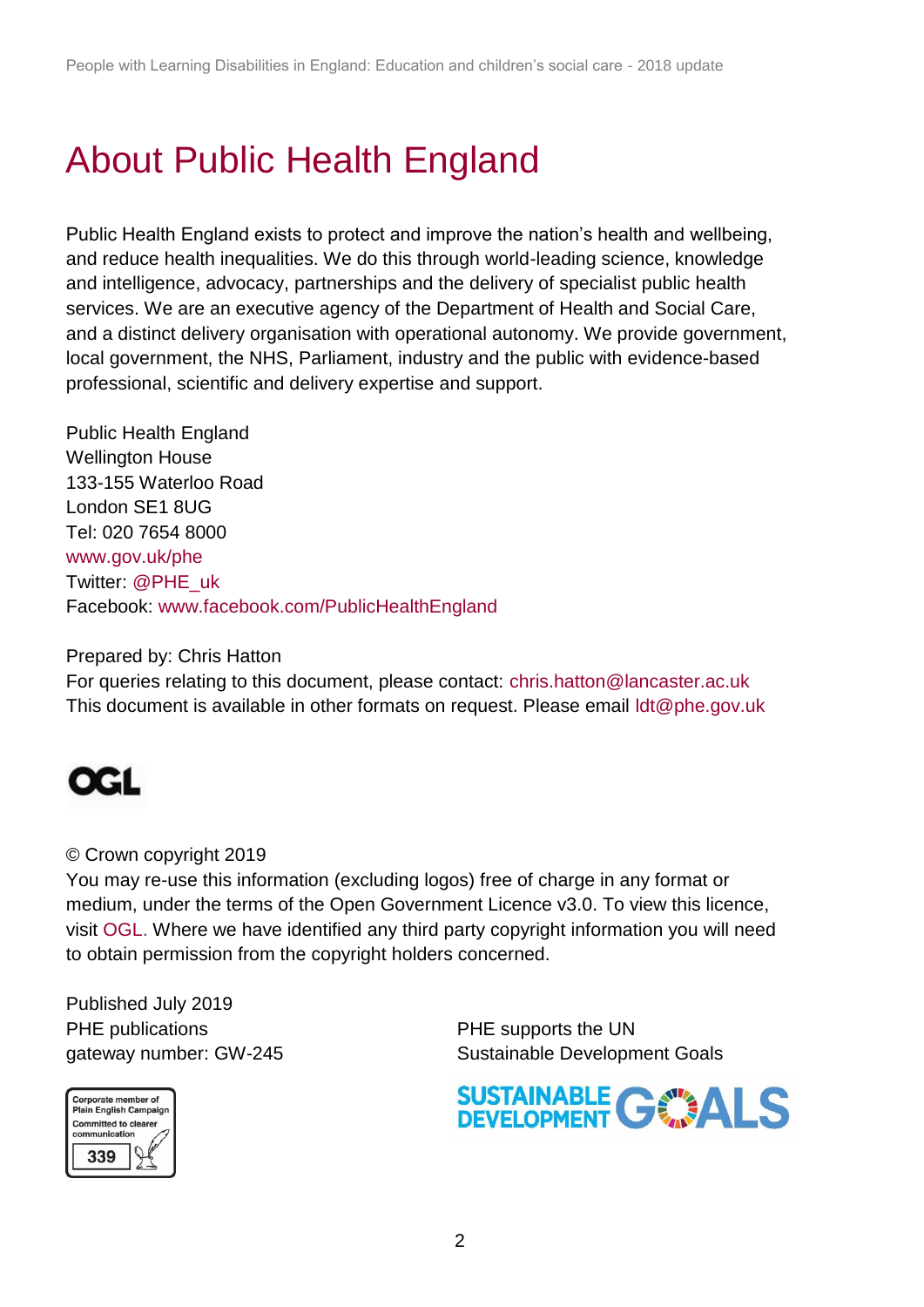### Data tables

**Table 5.1: The number of children with a Statement of SEN or an EHC Plan and a primary SEN associated with learning disabilities in state funded primary and secondary schools and state funded and non-maintained special schools in England, 2010 to 2018**

|              | 2010                                                                 | 2011   | 2012   | 2013   | 2014   | 2015   | 2016   | 2017   | 2018   |
|--------------|----------------------------------------------------------------------|--------|--------|--------|--------|--------|--------|--------|--------|
| <b>MLD</b>   | 41.030                                                               | 36.645 | 34.715 | 33.455 | 32.410 | 31.115 | 29.650 | 28,564 | 28.241 |
| <b>SLD</b>   | 25.230                                                               | 26.045 | 26.880 | 27.540 | 28,330 | 28.940 | 29.001 | 29.120 | 29,492 |
| <b>PMLD</b>  | 8.680                                                                | 9.100  | 9.460  | 9.715  | 9.810  | 10,010 | 9.955  | 10.010 | 10,032 |
| <b>Total</b> | 74,940                                                               | 71.790 | 71,055 | 70.710 | 70.550 | 70,065 | 68.606 | 67.694 | 67,765 |
|              | Deta procented in Caesial Educational Needs in England, Jonuary 2010 |        |        |        |        |        |        |        |        |

Data presented in: Special Educational Needs in England, January 2018

### **Table 5.2: The number of children at School Action Plus with a primary SEN associated with learning disabilities in state funded primary and secondary schools and state funded and non-maintained special schools in England, 2010 to 2014**

|              | 2010                                                                  | 2011    | 2012    | 2013    | 2014    |  |  |  |  |  |
|--------------|-----------------------------------------------------------------------|---------|---------|---------|---------|--|--|--|--|--|
| <b>MLD</b>   | 130,620                                                               | 124,105 | 114,805 | 104.900 | 97,420  |  |  |  |  |  |
| <b>SLD</b>   | 3,620                                                                 | 3,225   | 3,055   | 2,900   | 2,715   |  |  |  |  |  |
| <b>PMLD</b>  | 720                                                                   | 795     | 795     | 805     | 775     |  |  |  |  |  |
| <b>Total</b> | 134,960                                                               | 128,125 | 118,655 | 108,605 | 100,910 |  |  |  |  |  |
|              | Data presented in: Special Educational Needs in England, January 2014 |         |         |         |         |  |  |  |  |  |

#### **Table 5.3: The number of children at SEN Support with a primary SEN associated with learning disabilities in state funded primary and secondary schools and state funded and non-maintained special schools in England, 2015 to 2018**

|            | 2015                                                                  | 2016    | 2017    | 2018    |  |  |  |  |  |  |
|------------|-----------------------------------------------------------------------|---------|---------|---------|--|--|--|--|--|--|
| MLD        | 209,970                                                               | 243,977 | 231,149 | 224.190 |  |  |  |  |  |  |
| <b>SLD</b> | 3,150                                                                 | 3,303   | 3,218   | 3,188   |  |  |  |  |  |  |
| PMLD       | 905                                                                   | 959     | 971     | 937     |  |  |  |  |  |  |
| Total      | 214,025                                                               | 248,239 | 235,338 | 228,315 |  |  |  |  |  |  |
|            | Data presented in: Special Educational Needs in England, January 2018 |         |         |         |  |  |  |  |  |  |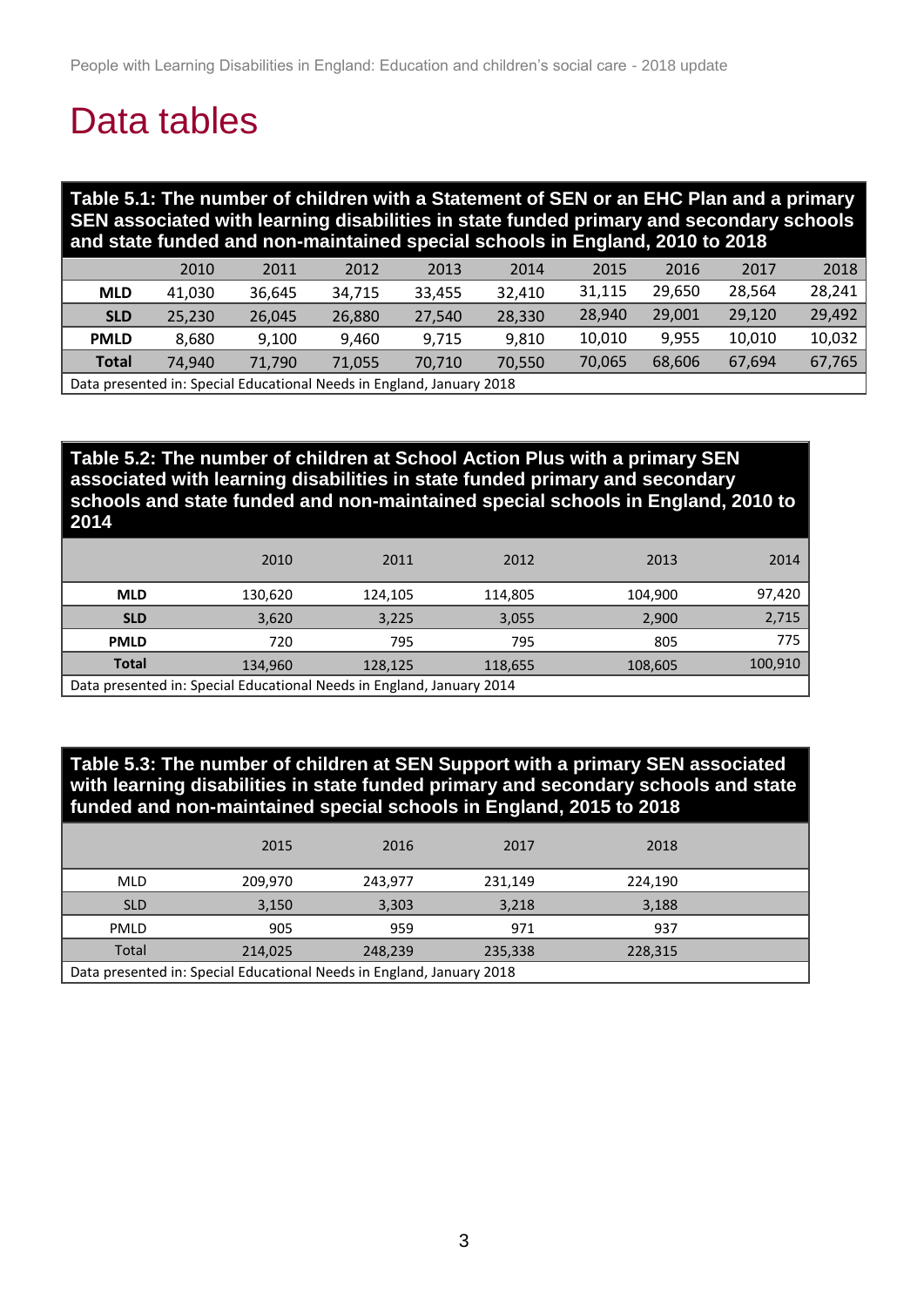#### **Table 5.4: Number and identification rate per 1,000 children of girls and boys with primary SEN (SEN support or with statement/EHC plan) associated with learning disabilities in January 2018, England**

|              | Girls with type of Primary SEN                                          |                                              |         | Boys with type of Primary SEN                |         | <b>Pupils with Primary Need</b><br>of SEN Associated with<br><b>Learning Disabilities</b> |  |  |
|--------------|-------------------------------------------------------------------------|----------------------------------------------|---------|----------------------------------------------|---------|-------------------------------------------------------------------------------------------|--|--|
|              | Number                                                                  | Identification<br>rate per 1,000<br>children | Number  | Identification<br>rate per 1,000<br>children | Number  | Identification<br>rate per 1,000<br>children                                              |  |  |
| <b>MLD</b>   | 99,824                                                                  | 25.2                                         | 152,607 | 37.0                                         | 252,431 | 31.2                                                                                      |  |  |
| <b>SLD</b>   | 11,420                                                                  | 2.9                                          | 21,260  | 5.2                                          | 32,680  | 4.0                                                                                       |  |  |
| <b>PMLD</b>  | 4,710                                                                   | 1.2                                          | 6,259   | 1.5                                          | 10,969  | 1.4                                                                                       |  |  |
| <b>Total</b> | 115,954                                                                 | 29.2                                         | 180,126 | 43.7                                         | 296,080 | 36.6                                                                                      |  |  |
|              | Data extracted from: Special Educational Needs in England, January 2018 |                                              |         |                                              |         |                                                                                           |  |  |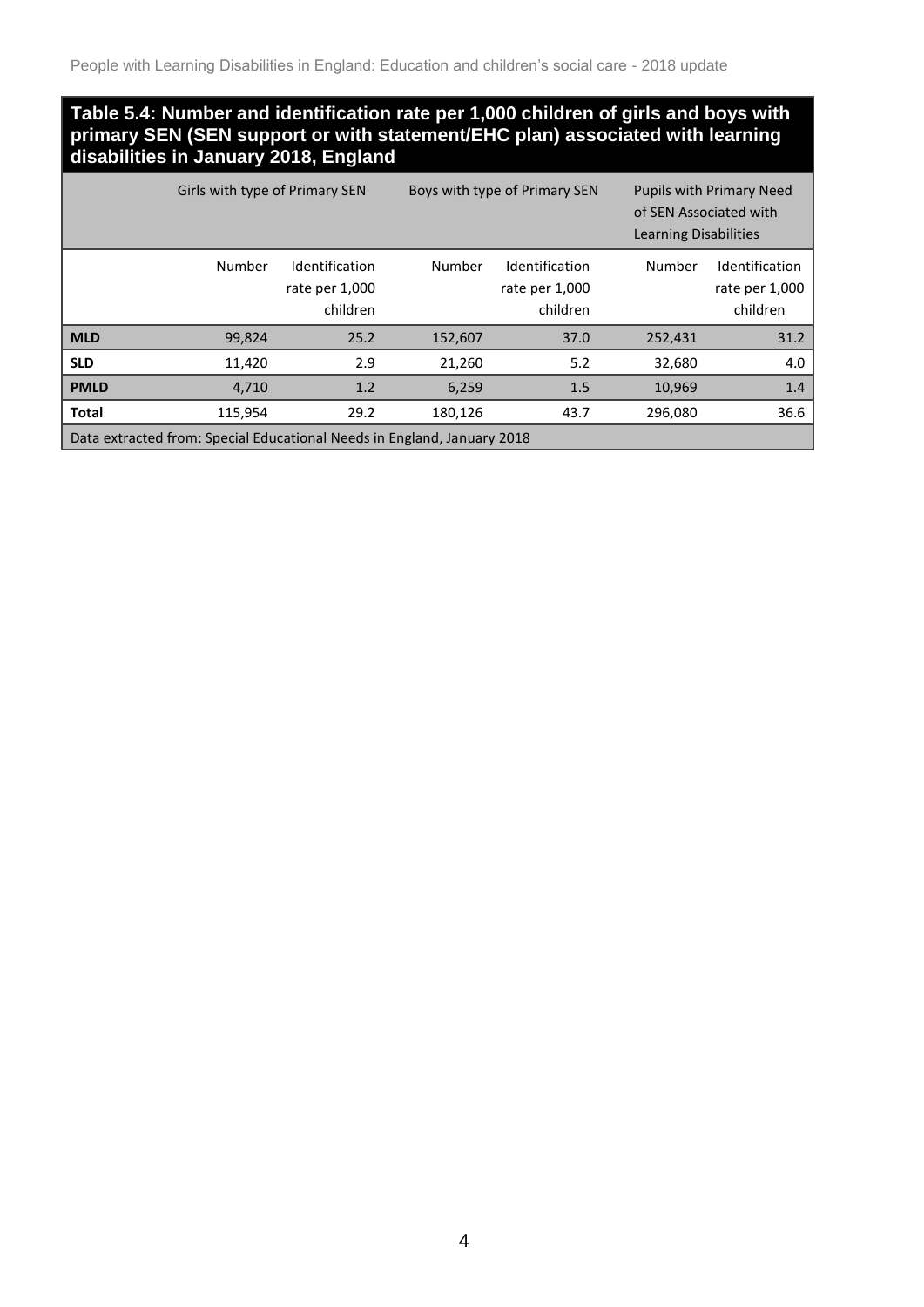| Table 5.5: Identification rate per 1,000 children of primary SEN associated with learning disabilities (SEN<br>support or statement/EHC plan) by ethnicity, England January 2018 |            |            |             |                               |  |  |  |  |
|----------------------------------------------------------------------------------------------------------------------------------------------------------------------------------|------------|------------|-------------|-------------------------------|--|--|--|--|
|                                                                                                                                                                                  | <b>MLD</b> | <b>SLD</b> | <b>PMLD</b> | Any SEN associated<br>with LD |  |  |  |  |
| White                                                                                                                                                                            |            |            |             |                               |  |  |  |  |
| <b>White British</b>                                                                                                                                                             | 32.49      | 3.99       | 1.20        | 37.68                         |  |  |  |  |
| Irish                                                                                                                                                                            | 28.52      | 3.10       | 1.61        | 33.23                         |  |  |  |  |
| Traveller of Irish heritage                                                                                                                                                      | 102.18     | 7.25       | 2.36        | 111.79                        |  |  |  |  |
| Gypsy / Roma                                                                                                                                                                     | 101.22     | 6.10       | 1.06        | 108.38                        |  |  |  |  |
| Any other White background                                                                                                                                                       | 24.13      | 2.89       | 1.11        | 28.13                         |  |  |  |  |
| <b>Mixed</b>                                                                                                                                                                     |            |            |             |                               |  |  |  |  |
| White and Black Caribbean                                                                                                                                                        | 38.56      | 3.53       | 1.23        | 43.32                         |  |  |  |  |
| White and Black African                                                                                                                                                          | 25.96      | 3.87       | 1.30        | 31.13                         |  |  |  |  |
| White and Asian                                                                                                                                                                  | 21.93      | 3.46       | 1.18        | 26.57                         |  |  |  |  |
| Any other mixed background                                                                                                                                                       | 23.82      | 4.00       | 1.71        | 29.53                         |  |  |  |  |
| <b>Asian</b>                                                                                                                                                                     |            |            |             |                               |  |  |  |  |
| Indian                                                                                                                                                                           | 19.16      | 3.25       | 1.26        | 23.67                         |  |  |  |  |
| Pakistani                                                                                                                                                                        | 42.62      | 5.62       | 2.99        | 51.23                         |  |  |  |  |
| Bangladeshi                                                                                                                                                                      | 26.47      | 4.55       | 2.18        | 33.20                         |  |  |  |  |
| Any other Asian background                                                                                                                                                       | 19.32      | 4.31       | 1.79        | 25.42                         |  |  |  |  |
| <b>Black</b>                                                                                                                                                                     |            |            |             |                               |  |  |  |  |
| <b>Black Caribbean</b>                                                                                                                                                           | 39.21      | 4.03       | 1.28        | 44.52                         |  |  |  |  |
| <b>Black African</b>                                                                                                                                                             | 25.79      | 5.16       | 1.63        | 32.58                         |  |  |  |  |
| Any other Black background                                                                                                                                                       | 29.79      | 5.82       | 1.79        | 37.40                         |  |  |  |  |
| <b>Chinese</b>                                                                                                                                                                   | 9.53       | 3.40       | 0.95        | 13.88                         |  |  |  |  |
| Any other ethnic group                                                                                                                                                           | 27.65      | 4.06       | 1.77        | 33.48                         |  |  |  |  |
|                                                                                                                                                                                  |            |            |             |                               |  |  |  |  |
| <b>Ethnic group unclassified</b>                                                                                                                                                 | 28.82      | 4.38       | 1.63        | 34.83                         |  |  |  |  |
| All                                                                                                                                                                              | 31.19      | 4.04       | 1.36        | 36.59                         |  |  |  |  |
| Data extracted from: Special Educational Needs in England, January 2018                                                                                                          |            |            |             |                               |  |  |  |  |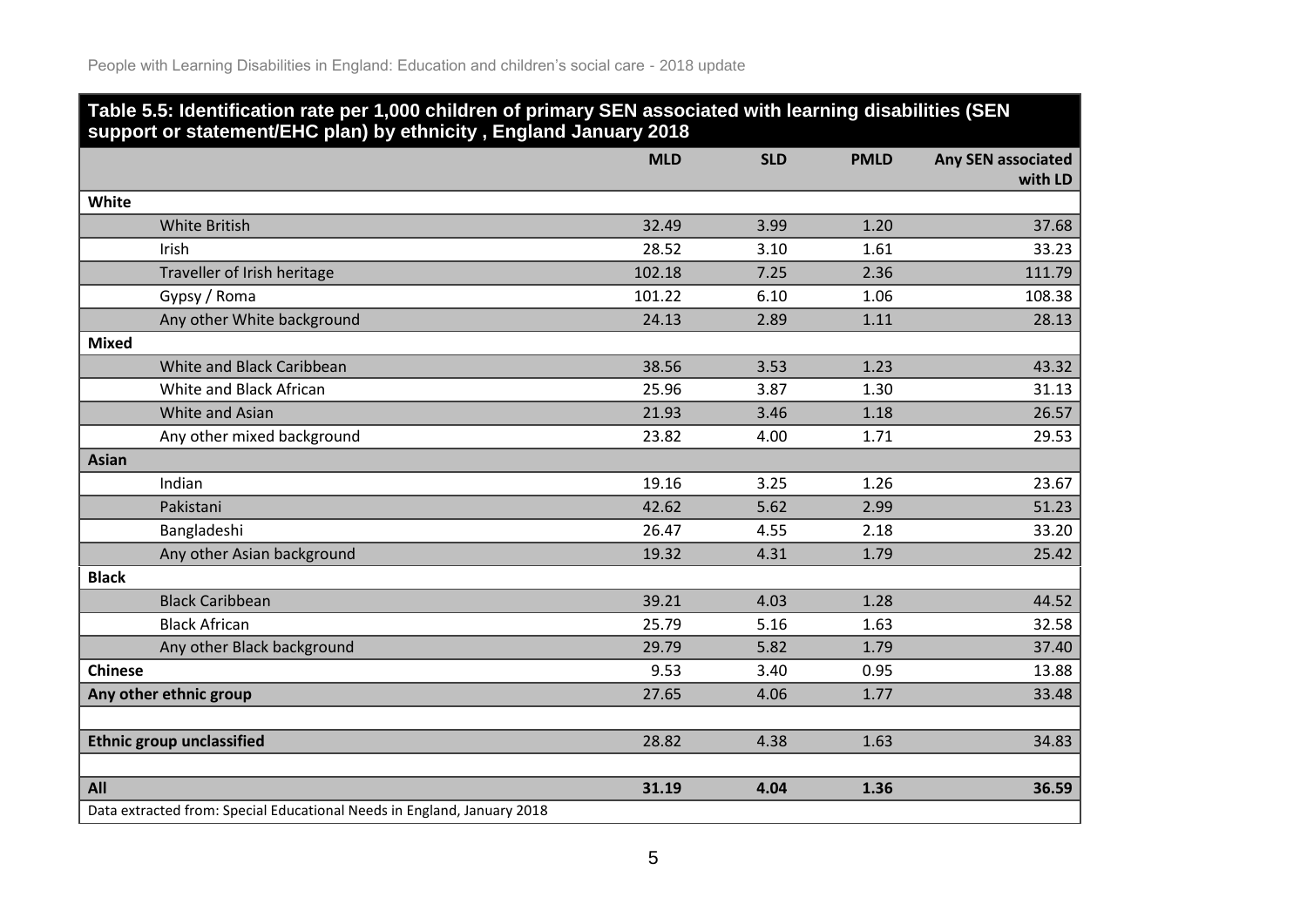|                                    | Table 5.6: Number of children with primary SEN associated with learning disabilities being educated in mainstream and special<br>schools 2010 to 2018 |        |        |        |        |        |         |         |         |         |  |
|------------------------------------|-------------------------------------------------------------------------------------------------------------------------------------------------------|--------|--------|--------|--------|--------|---------|---------|---------|---------|--|
|                                    |                                                                                                                                                       | 2010   | 2011   | 2012   | 2013   | 2014   | 2015    | 2016    | 2017    | 2018    |  |
| Children with a statement/EHC plan |                                                                                                                                                       |        |        |        |        |        |         |         |         |         |  |
| <b>MLD</b>                         | Mainstream                                                                                                                                            | 19,530 | 18,520 | 17,285 | 16,325 | 15,360 | 14,410  | 13,066  | 12,396  | 12,393  |  |
|                                    | Special                                                                                                                                               | 18,590 | 18,125 | 17,430 | 17,130 | 17,050 | 16,745  | 16,584  | 16,168  | 15,848  |  |
| <b>SLD</b>                         | Mainstream                                                                                                                                            | 4,300  | 4,230  | 4,165  | 4,155  | 4,000  | 4,090   | 3,904   | 3,615   | 3,483   |  |
|                                    | Special                                                                                                                                               | 20,980 | 21,815 | 22,715 | 23,385 | 24,330 | 24,850  | 25,097  | 25,505  | 26,009  |  |
| <b>PMLD</b>                        | Mainstream                                                                                                                                            | 1,260  | 1,315  | 1,310  | 1,305  | 1,300  | 1,405   | 1,437   | 1,497   | 1,503   |  |
|                                    | Special                                                                                                                                               | 7,510  | 7,790  | 8,150  | 8,410  | 8,515  | 8,600   | 8,518   | 8,513   | 8,529   |  |
|                                    | Children at SEN Support (2015-2018 only)                                                                                                              |        |        |        |        |        |         |         |         |         |  |
| <b>MLD</b>                         | Mainstream                                                                                                                                            |        |        |        |        |        | 209,885 | 243,858 | 231,026 | 224,080 |  |
|                                    | Special                                                                                                                                               |        |        |        |        |        | 80      | 119     | 123     | 110     |  |
| <b>SLD</b>                         | Mainstream                                                                                                                                            |        |        |        |        |        | 2,705   | 2,795   | 2,751   | 2,749   |  |
|                                    | <b>Special</b>                                                                                                                                        |        |        |        |        |        | 445     | 508     | 467     | 439     |  |
| <b>PMLD</b>                        | Mainstream                                                                                                                                            |        |        |        |        |        | 640     | 687     | 710     | 714     |  |
|                                    | Special                                                                                                                                               |        |        |        |        |        | 265     | 272     | 261     | 223     |  |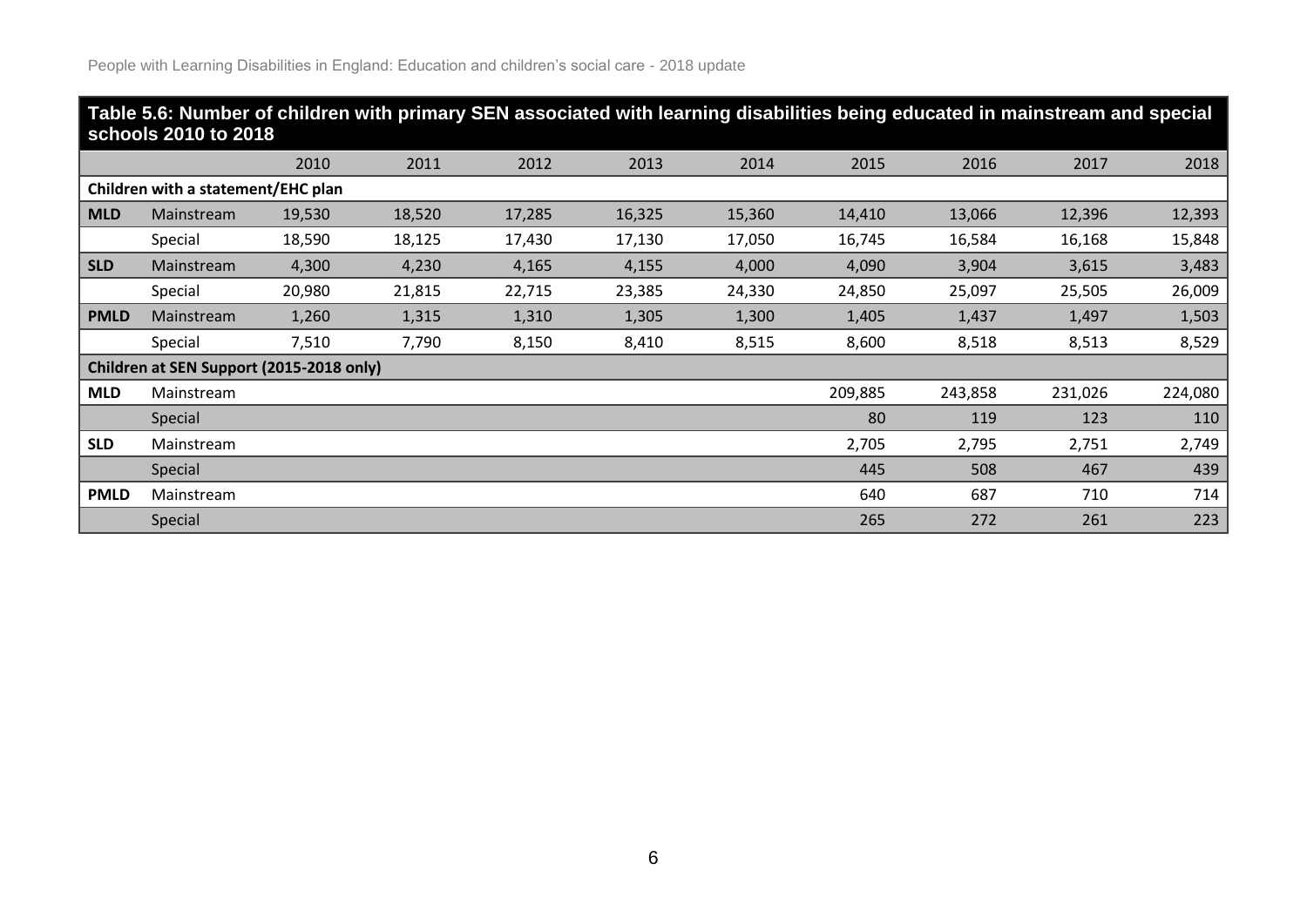| 2009 to 2018 |                                    | Table 5.7: Percentage of children with primary SEN associated with learning disabilities being educated in mainstream schools |       |       |       |       |        |        |        |        |
|--------------|------------------------------------|-------------------------------------------------------------------------------------------------------------------------------|-------|-------|-------|-------|--------|--------|--------|--------|
|              | 2009                               | 2010                                                                                                                          | 2011  | 2012  | 2013  | 2014  | 2015   | 2016   | 2017   | 2018   |
|              | Children with a statement/EHC plan |                                                                                                                               |       |       |       |       |        |        |        |        |
| <b>MLD</b>   | 52.4%                              | 51.2%                                                                                                                         | 50.5% | 49.8% | 48.8% | 47.4% | 46.3%  | 44.1%  | 43.4%  | 43.9%  |
| <b>SLD</b>   | 18.0%                              | 17.0%                                                                                                                         | 16.2% | 15.5% | 15.1% | 14.1% | 14.1%  | 13.5%  | 12.4%  | 11.8%  |
| <b>PMLD</b>  | 14.6%                              | 14.4%                                                                                                                         | 14.5% | 13.8% | 13.4% | 13.3% | 14.0%  | 14.4%  | 15.0%  | 15.0%  |
| <b>Total</b> | 36.4%                              | 34.8%                                                                                                                         | 33.5% | 32.0% | 30.8% | 29.3% | 28.4%  | 26.8%  | 25.9%  | 25.6%  |
|              |                                    | Children at SEN Support (2015-2018 only)                                                                                      |       |       |       |       |        |        |        |        |
| <b>MLD</b>   |                                    |                                                                                                                               |       |       |       |       | 99.96% | 99.95% | 99.95% | 99.95% |
| <b>SLD</b>   |                                    |                                                                                                                               |       |       |       |       | 85.9%  | 84.6%  | 85.5%  | 86.2%  |
| <b>PMLD</b>  |                                    |                                                                                                                               |       |       |       |       | 70.7%  | 71.6%  | 73.1%  | 76.2%  |
| <b>Total</b> |                                    |                                                                                                                               |       |       |       |       | 99.6%  | 99.6%  | 99.6%  | 99.7%  |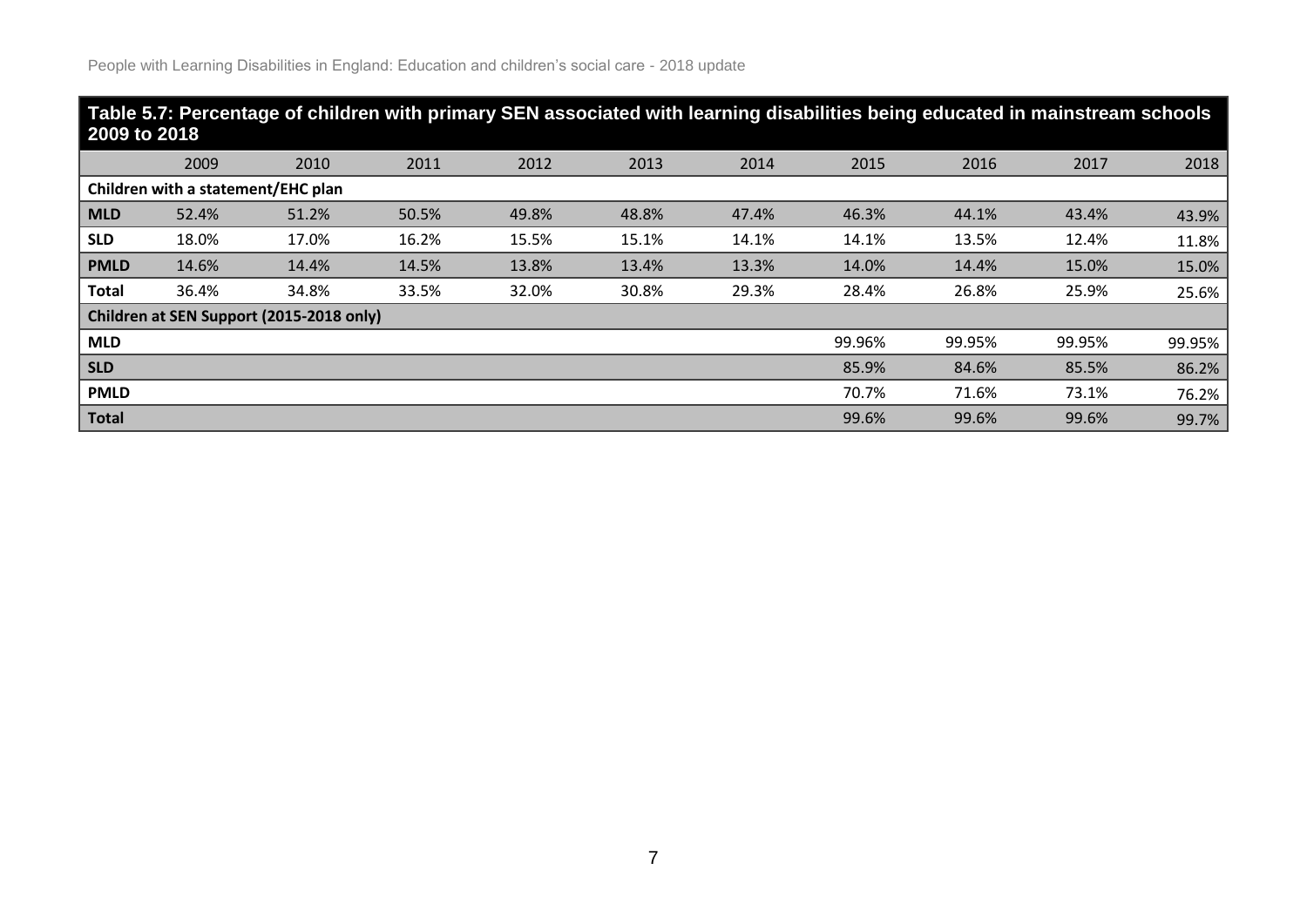#### Table 5.8: Average percentage of half-day sessions missed due to authorised and unauthorised absences, 2007/8 to 2016/17 ( **statement/EHCP and SEN Support minus School Action in 2015/16 and 2016/17)**

|                       | 2007/08 | .<br>2008/09 | 2009/10 | 2010/11 | 2011/12 | 2012/13 | 2013/14 | 2015/16 | 2016/17 |
|-----------------------|---------|--------------|---------|---------|---------|---------|---------|---------|---------|
| <b>Authorised</b>     |         |              |         |         |         |         |         |         |         |
| <b>MLD</b>            | 6.8     | 6.7          | 6.4     | 6.1     | 5.4     | 5.4     | 4.7     | 4.2     | 4.2     |
| <b>SLD</b>            | 7.3     | 7.5          | 7.2     | 7.1     | 6.6     | 6.7     | 6.1     | 6.3     | 6.4     |
| <b>PMLD</b>           | 12.6    | 13.4         | 13.7    | 13.3    | 12.9    | 13.3    | 12.9    | 13.1    | 13.2    |
| All children          | n/a     | 5.2          | 5.0     | 4.7     | 3.7     | 4.2     | 3.5     | 3.4     | 3.4     |
| <b>Unauthorised</b>   |         |              |         |         |         |         |         |         |         |
| <b>MLD</b>            | 2.2     | 2.3          | 2.2     | 2.3     | 2.0     | 2.1     | 2.0     | 1.9     | 2.1     |
| <b>SLD</b>            | 1.0     | 1.0          | 1.0     | 0.9     | 0.7     | 0.8     | 0.8     | 0.9     | 1.0     |
| <b>PMLD</b>           | 0.7     | 0.7          | 0.7     | 0.7     | 0.7     | 0.9     | 0.8     | 0.9     | 1.0     |
| All children          | n/a     | 1.1          | 1.0     | $1.1\,$ | 0.7     | 1.1     | 1.0     | 1.1     | 1.3     |
| <b>Total absences</b> |         |              |         |         |         |         |         |         |         |
| <b>MLD</b>            | 9.0     | 9.0          | 8.6     | 8.3     | 7.4     | 7.5     | 6.6     | 6.1     | 6.3     |
| <b>SLD</b>            | 8.2     | 8.5          | 8.2     | 8.0     | 7.4     | 7.5     | 6.9     | 7.3     | 7.5     |
| <b>PMLD</b>           | 13.3    | 14.2         | 14.4    | 14.0    | 13.6    | 14.2    | 13.7    | 14.0    | 14.1    |
| All children          | 6.3     | 6.3          | 6.0     | 5.8     | 4.4     | 5.3     | 4.5     | 4.6     | 4.7     |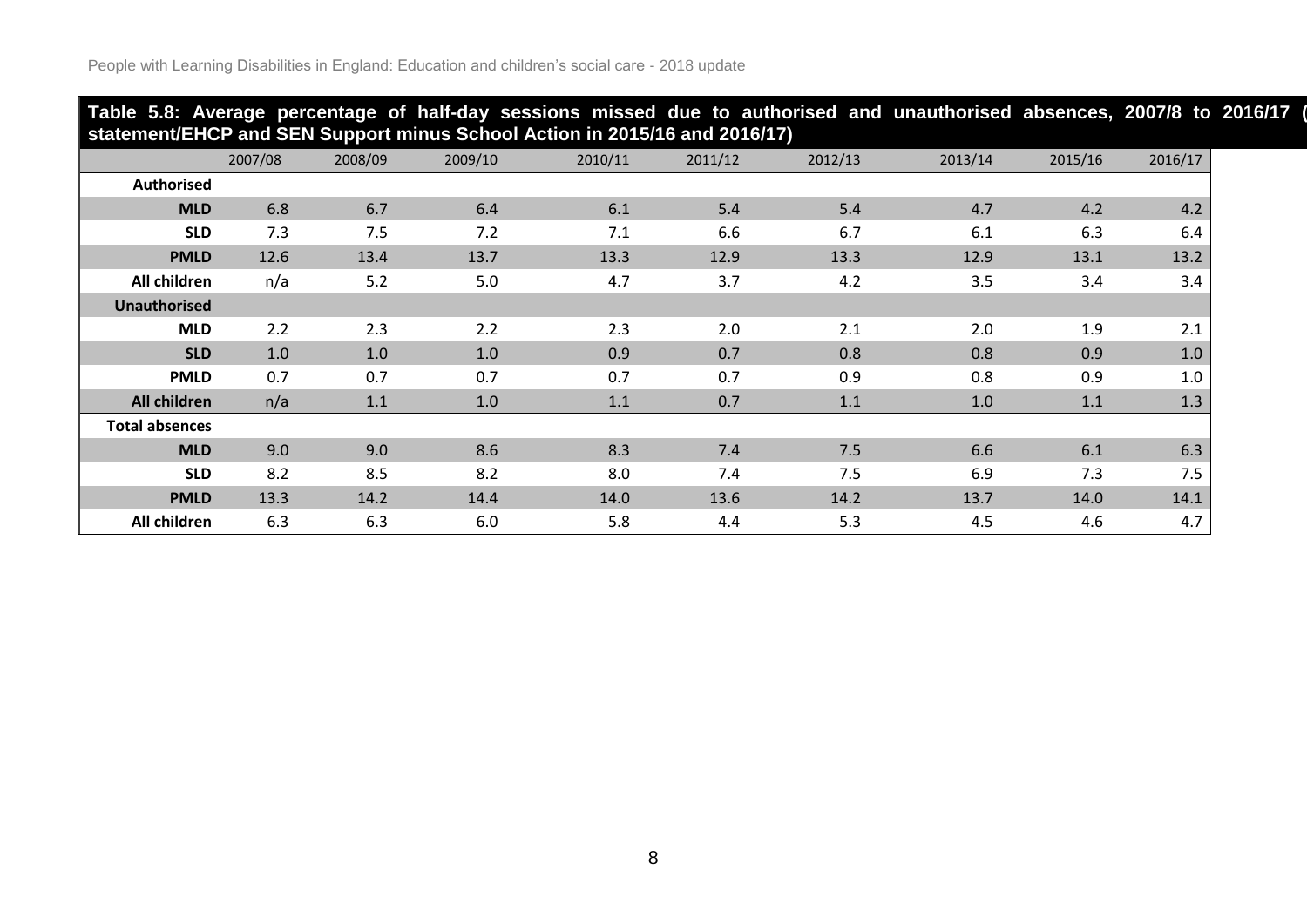#### **Table 5.9: Reasons for absences from school of children with primary SEN associated with learning disabilities, England 2013/14**

|                                                 | <b>MLD</b> | <b>SLD</b> | <b>PMLD</b> | No Identified SEN |
|-------------------------------------------------|------------|------------|-------------|-------------------|
| <b>Authorised</b>                               |            |            |             |                   |
| Illness (not medical or dental<br>appointments) | 49.2%      | 56.7%      | 61.7%       | 60.5%             |
| Medical/dental appointments                     | 7.8%       | 15.6%      | 16.6%       | 6.6%              |
| Agreed family holiday                           | 1.7%       | 5.7%       | 3.4%        | 2.9%              |
| Excluded, no alternative provision              | 2.6%       | 0.5%       | 0.1%        | 0.7%              |
| <b>Study leave</b>                              | 0.3%       | 0.1%       | 0.0%        | 0.8%              |
| Religious observance                            | 0.7%       | 0.9%       | 0.6%        | 1.1%              |
| <b>Traveller absence</b>                        | 0.6%       | 0.2%       | 0.0%        | 0.2%              |
| Other authorised circumstances                  | 7.3%       | 8.3%       | 11.5%       | 5.3%              |
| <b>Unauthorised</b>                             |            |            |             |                   |
| Family holiday not agreed                       | 3.8%       | 2.3%       | 1.0%        | 6.6%              |
| <b>Arrived late</b>                             | 1.9%       | 1.0%       | 0.5%        | 1.2%              |
| Other unauthorised circumstances                | 21.7%      | 7.4%       | 3.9%        | 11.9%             |
| No reason yet                                   | 2.4%       | 1.4%       | 0.8%        | 2.1%              |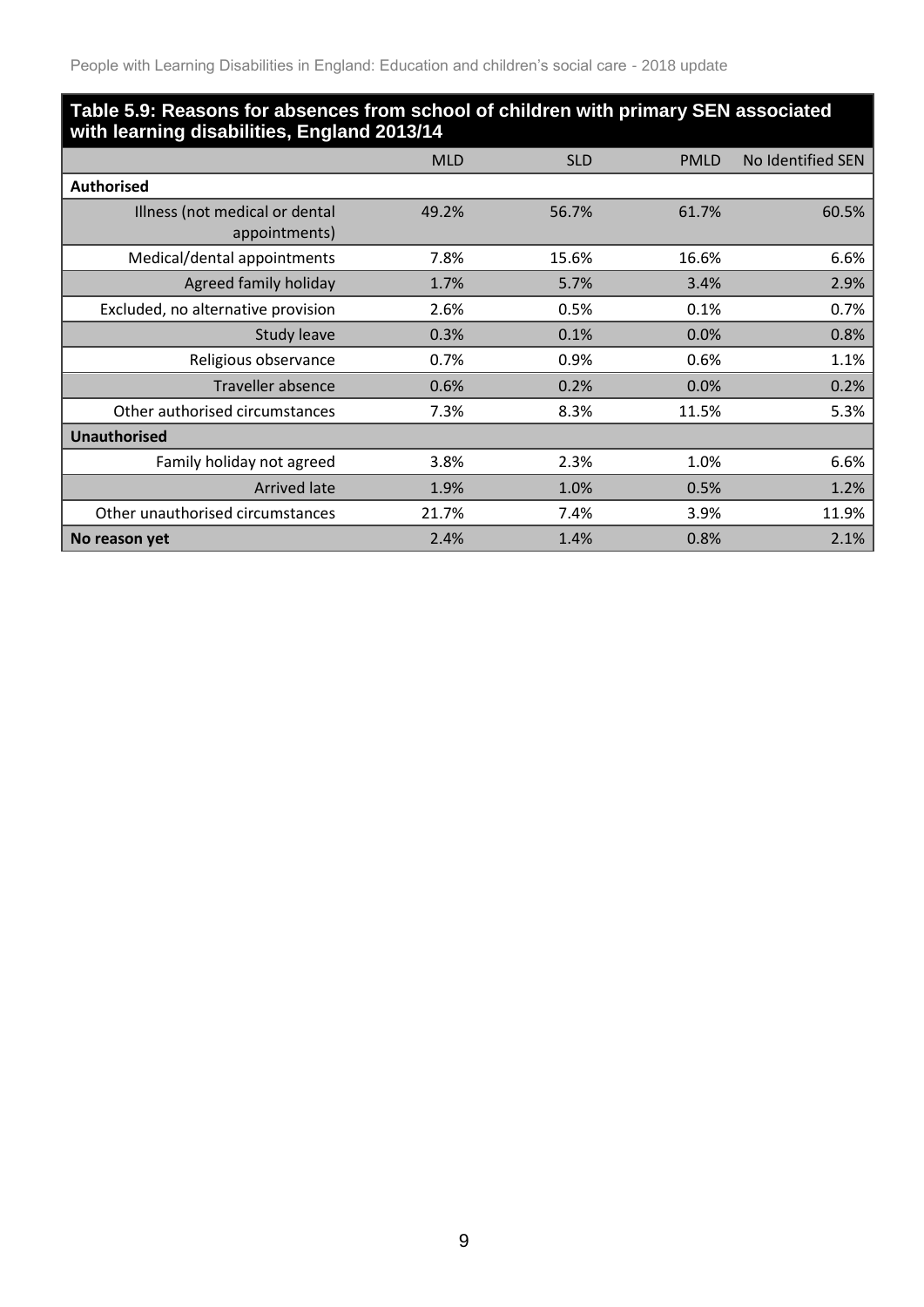#### **Table 5.10: Percentage of children with primary SEN associated with learning disabilities excluded from school, England 2006/7 to 2015/16 (statement/EHCP and School Action Plus to 2013/14; statement/EHCP and SEN Support minus School Action from 2014/15 to 2016/17)**

|                         | 2006/07   | 2007/08 | 2008/09 | 2009/10   | 2010/11   | 2011/12 | 2012/13   | 2013/14   | 2014/15 | 2015/16   | 2016/17   |
|-------------------------|-----------|---------|---------|-----------|-----------|---------|-----------|-----------|---------|-----------|-----------|
| <b>Fixed Period</b>     |           |         |         |           |           |         |           |           |         |           |           |
| <b>MLD</b>              | 6.8%      | 6.4%    | n/a     | 5.8%      | 5.8%      | 6.3%    | 5.1%      | 4.9%      | 4.0%    | 4.4%      | 4.5%      |
| <b>SLD</b>              | 2.3%      | 2.0%    | n/a     | 1.4%      | 1.8%      | 1.6%    | 1.1%      | 1.1%      | 1.2%    | 1.2%      | 1.2%      |
| <b>PMLD</b>             | 0.7%      | 0.6%    | n/a     | 0.4%      | 0.6%      | 0.4%    | 0.4%      | 0.3%      | 0.3%    | 0.3%      | 0.5%      |
| Children<br>without SEN | 1.8%      | 1.5%    | n/a     | 1.5%      | 1.5%      | 1.8%    | 1.5%      | 1.5%      | 1.3%    | 1.5%      | 1.6%      |
| <b>Permanent</b>        |           |         |         |           |           |         |           |           |         |           |           |
| <b>MLD</b>              | 0.3%      | 0.2%    | n/a     | n/a       | 0.1%      | 0.2%    | 0.2%      | 0.2%      | 0.1%    | 0.2%      | 0.2%      |
| <b>SLD</b>              | 0.2%      | 0.0%    | n/a     | n/a       | 0.1%      | 0.0%    | $< 0.1\%$ | $< 0.1\%$ | < 0.1%  | $< 0.1\%$ | $< 0.1\%$ |
| PMLD                    | 0.0%      | 0.0%    | n/a     | n/a       | 0.0%      | 0.0%    | n/c       | n/c       | n/c     | 0.0%      | $< 0.1\%$ |
| Children<br>without SEN | $< 0.1\%$ | < 0.1%  | < 0.1%  | $< 0.1\%$ | $< 0.1\%$ | < 0.1%  | $< 0.1\%$ | $< 0.1\%$ | < 0.1%  | $< 0.1\%$ | $< 0.1\%$ |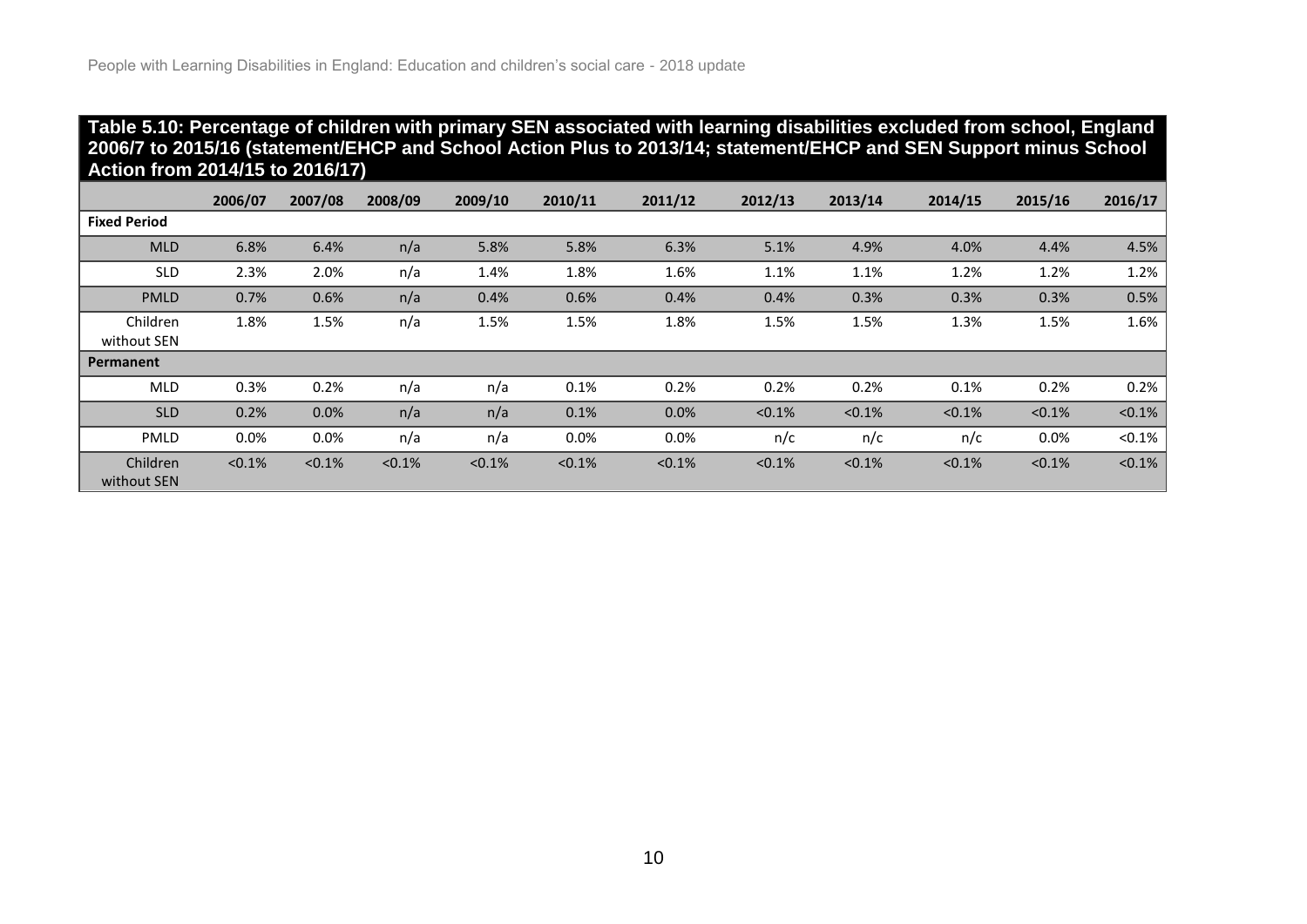|                                                      | Table 5.11: Reasons given for exclusion of pupils, 2013/14 (percentage of exclusions) |                     |                    |                    |  |  |  |  |  |  |  |  |
|------------------------------------------------------|---------------------------------------------------------------------------------------|---------------------|--------------------|--------------------|--|--|--|--|--|--|--|--|
|                                                      | Children without SEN                                                                  | <b>MLD</b>          | <b>SLD</b>         | <b>PMLD</b>        |  |  |  |  |  |  |  |  |
|                                                      |                                                                                       |                     |                    |                    |  |  |  |  |  |  |  |  |
| <b>Fixed Period</b>                                  | $[181,010$ exclusions]                                                                | [27,060 exclusions] | [870 exclusions]   | [90 exclusions]    |  |  |  |  |  |  |  |  |
| Persistent disruptive behaviour                      | 26.9%                                                                                 | 31.2%               | 19.0%              | 16.7%              |  |  |  |  |  |  |  |  |
| Physical assault against a pupil                     | 18.8%                                                                                 | 15.9%               | 17.8%              | 22.2%              |  |  |  |  |  |  |  |  |
| Other                                                | 21.2%                                                                                 | 19.5%               | 10.3%              | 5.6%               |  |  |  |  |  |  |  |  |
| Verbal abuse/threatening behaviour against an adult  | 16.2%                                                                                 | 16.8%               | 14.4%              | 11.1%              |  |  |  |  |  |  |  |  |
| Verbal abuse/ threatening behaviour against a pupil  | 4.2%                                                                                  | 4.1%                | 4.0%               | $\mathsf X$        |  |  |  |  |  |  |  |  |
| Drug and alcohol related                             | 3.5%                                                                                  | 1.6%                | 0.6%               | 0.0%               |  |  |  |  |  |  |  |  |
| Physical assault against an adult                    | 2.4%                                                                                  | 5.6%                | 28.2%              | 38.9%              |  |  |  |  |  |  |  |  |
| Theft                                                | 1.5%                                                                                  | 1.1%                | 0.6%               | X                  |  |  |  |  |  |  |  |  |
| Damage                                               | 1.8%                                                                                  | 1.9%                | 2.3%               | $\pmb{\mathsf{X}}$ |  |  |  |  |  |  |  |  |
| <b>Bullying</b>                                      | 1.4%                                                                                  | 7.6%                | $\pmb{\times}$     | 0.0%               |  |  |  |  |  |  |  |  |
| Racist abuse                                         | 1.3%                                                                                  | 1.2%                | 0.6%               | $\mathsf{X}$       |  |  |  |  |  |  |  |  |
| Sexual misconduct                                    | 0.7%                                                                                  | 5.2%                | 0.6%               | 0.0%               |  |  |  |  |  |  |  |  |
|                                                      |                                                                                       |                     |                    |                    |  |  |  |  |  |  |  |  |
| Permanent                                            | [3,405 exclusions]                                                                    | [450 exclusions]    | [20 exclusions]    | [0 exclusions]     |  |  |  |  |  |  |  |  |
| Persistent disruptive behaviour                      | 31.9%                                                                                 | 36.7%               | 25.0%              | 0.0%               |  |  |  |  |  |  |  |  |
| Physical assault against a pupil                     | 13.4%                                                                                 | 13.3%               | $\pmb{\times}$     | 0.0%               |  |  |  |  |  |  |  |  |
| Other                                                | 18.5%                                                                                 | 14.4%               | X                  | 0.0%               |  |  |  |  |  |  |  |  |
| Drug and alcohol related                             | 11.7%                                                                                 | 5.6%                | $\pmb{\times}$     | 0.0%               |  |  |  |  |  |  |  |  |
| Verbal abuse/ threatening behaviour against an adult | 9.0%                                                                                  | 10.0%               | $\pmb{\mathsf{X}}$ | 0.0%               |  |  |  |  |  |  |  |  |
| Physical assault against an adult                    | 6.2%                                                                                  | 11.1%               | 25.0%              | 0.0%               |  |  |  |  |  |  |  |  |
| Verbal abuse/ threatening behaviour against a pupil  | 5.0%                                                                                  | 5.6%                | 0.0%               | 0.0%               |  |  |  |  |  |  |  |  |
| Theft                                                | 0.9%                                                                                  | 0.0%                | 0.0%               | 0.0%               |  |  |  |  |  |  |  |  |
| Sexual misconduct                                    | 1.0%                                                                                  | 1.1%                | X                  | 0.0%               |  |  |  |  |  |  |  |  |
| Damage                                               | 1.5%                                                                                  | 2.2%                | 0.0%               | 0.0%               |  |  |  |  |  |  |  |  |
| <b>Bullying</b>                                      | 0.7%                                                                                  | X                   | 0.0%               | 0.0%               |  |  |  |  |  |  |  |  |
| Racist abuse                                         | 0.3%                                                                                  | $\mathsf X$         | 0.0%               | 0.0%               |  |  |  |  |  |  |  |  |

X= fewer than 5 exclusions